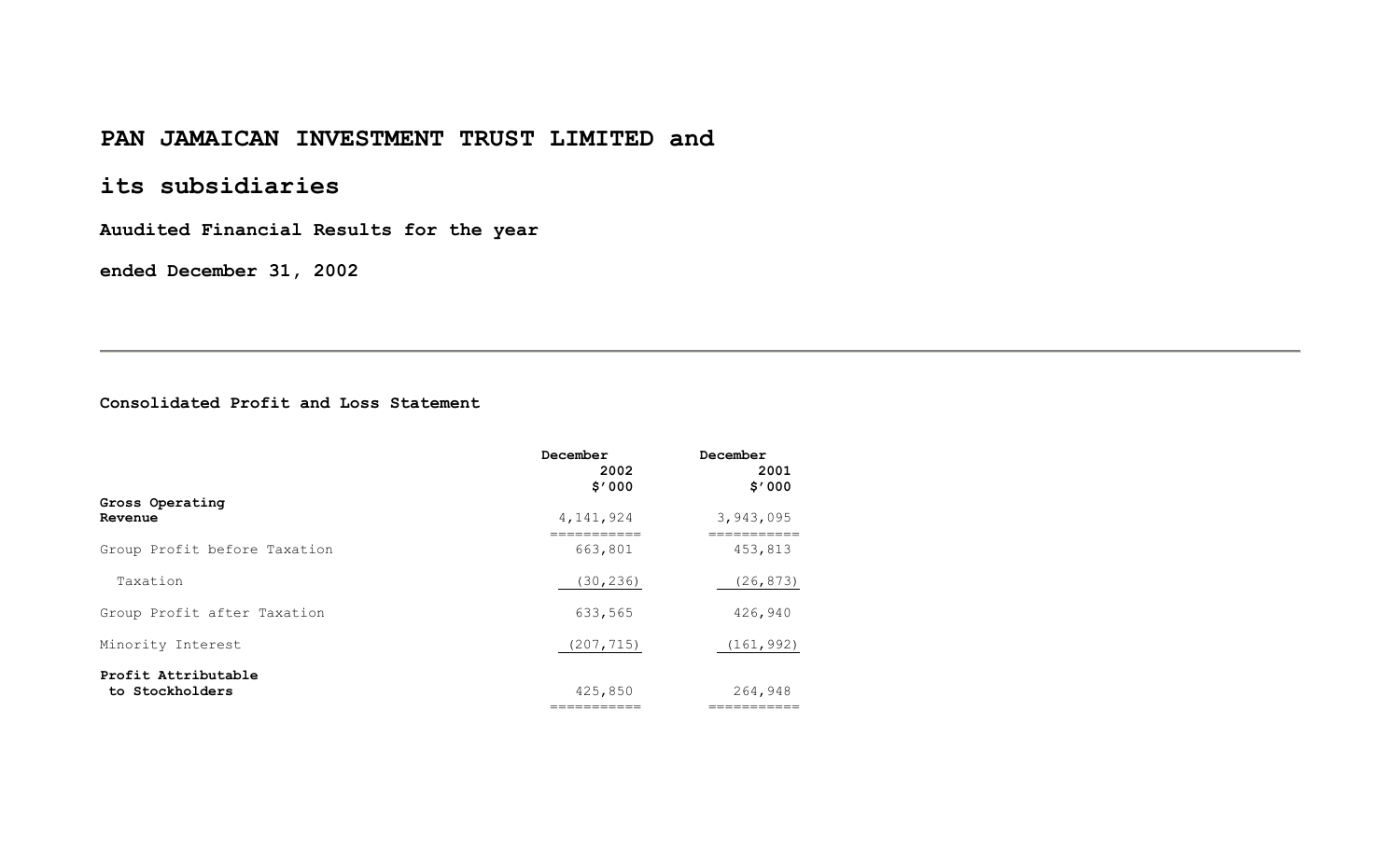| AVERAGE ISSUED CAPITAL       | '000's  | '000's  |
|------------------------------|---------|---------|
| Number of 10c<br>Stock Units | 171,702 | 166,599 |
| EARNINGS PER STOCK UNIT      |         |         |
| Basic                        | \$2.48  | \$1.59  |
| Fully diluted                | \$2.46  | \$1.58  |

#### **Consolidated Balance Sheet**

|                                    | December<br>2002<br>\$'000 | December<br>2001<br>\$'000 |
|------------------------------------|----------------------------|----------------------------|
| <b>NET ASSETS EMPLOYED</b>         |                            |                            |
| Fixed Assets                       | 253,713                    | 158,404                    |
| Investment Properties              | 1,538,185                  | 1,637,982                  |
| Investments                        | 4,257,928                  | 2,946,378                  |
| Other Insurance and Banking Assets | 811,554                    | 2,315,167                  |
| Deferred Expenses                  | 770                        | 8,881                      |
| Goodwill                           | 202,532                    | 55,017                     |
| Current Assets                     | 1,546,291                  | 1,654,104                  |
| Current Liabilities                | (891, 167)                 | (618, 263)                 |
|                                    | 7,719,806                  | 8,157,670                  |
|                                    | ==========                 | =========                  |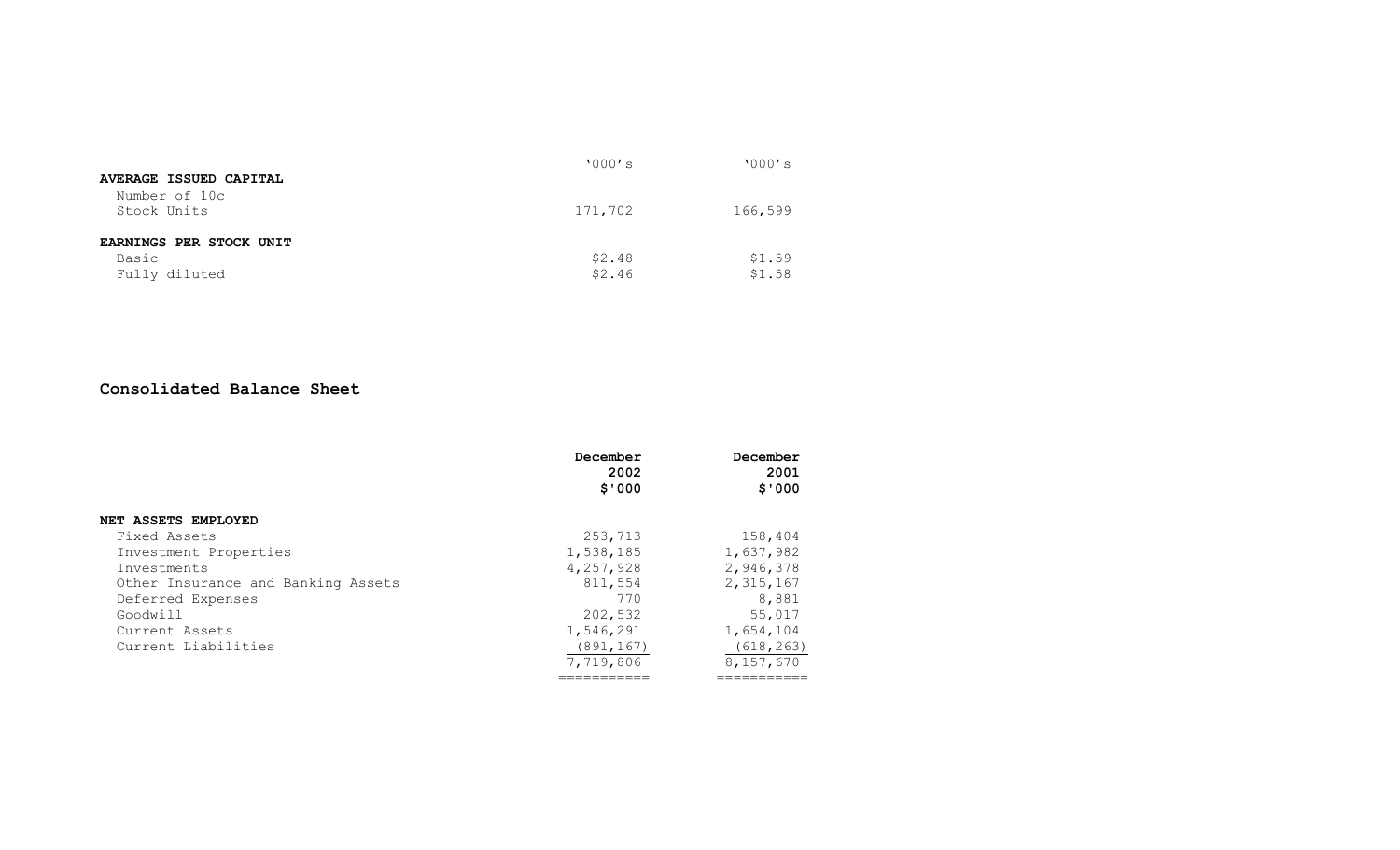#### **FINANCED BY:**

|                       | 7,719,806 | 8,157,670   |
|-----------------------|-----------|-------------|
| Long Term Liabilities | 210,784   | 147,188     |
| Banking Liabilities   | 2,177,891 | 2, 114, 706 |
| Other Insurance and   |           |             |
| Policyholders' Fund   | 1,899,137 | 2,897,775   |
| Minority Interest     | 1,083,874 | 888,005     |
| Shareholders' Fund    | 2,348,120 | 2,109,996   |
|                       |           |             |

### **Statement of Changes in Shareholders' Funds**

|                                           | December<br>2002<br>\$'000 | December<br>2001<br>\$7000 |
|-------------------------------------------|----------------------------|----------------------------|
| Equity at beginning of the period         | 2,109,996                  | 1,669,384                  |
| Prior year adjustment                     |                            | (20, 234)                  |
| Restated equity                           | 2,109,996                  | 1,649,150                  |
| Net profit for the period                 | 425,850                    | 264,948                    |
| Shares issued                             | 1,249                      |                            |
| (Loss)/Gain on valuation of properties in |                            |                            |
| subsidiaries and associated companies     | (115, 646)                 | 91,840                     |
| Realised gain on investment property      | (4, 805)                   |                            |
| Unrealised gain on investments (net)      | 50,192                     | 9,452                      |
| Transfer to profit and loss account       | (46, 427)                  | (39, 957)                  |
| Grant capitalized                         |                            | 1,540                      |
| Addition to reserve on acquisition        |                            |                            |
| of subsidiary                             |                            | 177,993                    |
| Other                                     |                            | (372)                      |
| Dividends paid and proposed               | (72, 289)                  | (44, 598)                  |
| Equity at the end of the period           | 2,348,120                  | 2,109,996                  |
|                                           | ===========                | ==========                 |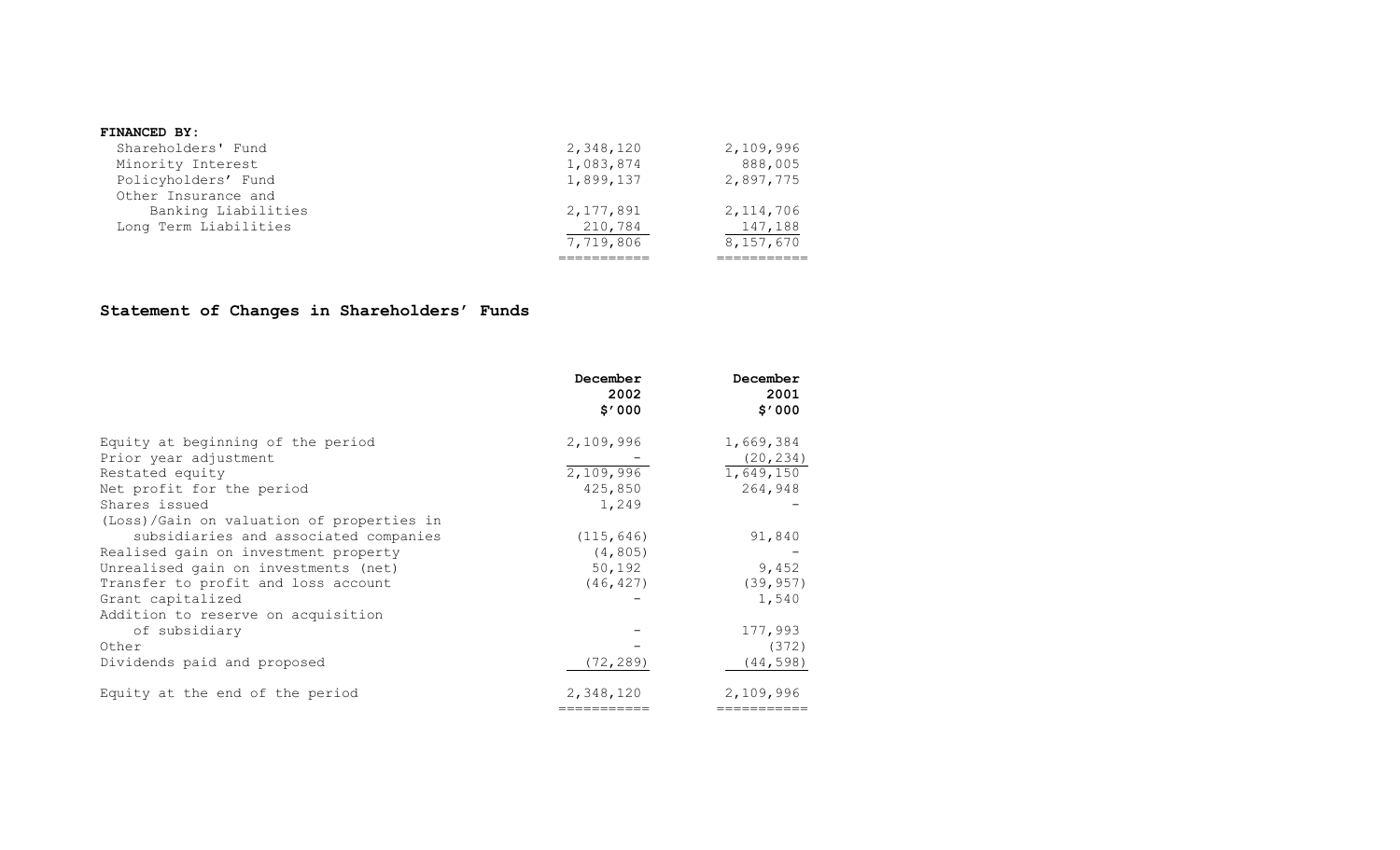### **Consolidated Statement of Cash Flow**

|                                                   | December<br>2002<br>\$7000 | December<br>2001<br>\$7000 |
|---------------------------------------------------|----------------------------|----------------------------|
| CASH RESOURCES WERE PROVIDED<br>$BY/$ (USED IN) : |                            |                            |
| Operating Activities                              |                            |                            |
| Net profit                                        | 428,850                    | 264,948                    |
| Items not affecting cash resources                | 251,648                    | 285,967                    |
| Changes in non-cash working                       |                            |                            |
| capital components                                | (102, 427)                 | 4,376                      |
|                                                   | 575,071                    | 555, 291                   |
| Financing Activities                              | (759, 166)                 | 413,130                    |
| Investing Activities                              | (49, 691)                  | (341, 292)                 |
| (Decrease)/Increase in cash resources             | (233, 786)                 | 627,129                    |
| Net Cash balance at beginning of period           | 1,064,788                  | 437,659                    |
| NET CASH BALANCE AT END OF PERIOD                 | 831,002                    | 1,064,788                  |
|                                                   | ===========                | ===========                |
| Represented by:                                   |                            |                            |
| Assets held under repurchase agreements           | 570,323                    | 852,541                    |
| Cash at bank and in hand                          | 326,187                    | 253,095                    |
| Bank loans and overdrafts                         | (65, 508)                  | (40, 848)                  |
|                                                   | 831,002                    | 1,064,788                  |
|                                                   | ===========                | ===========                |